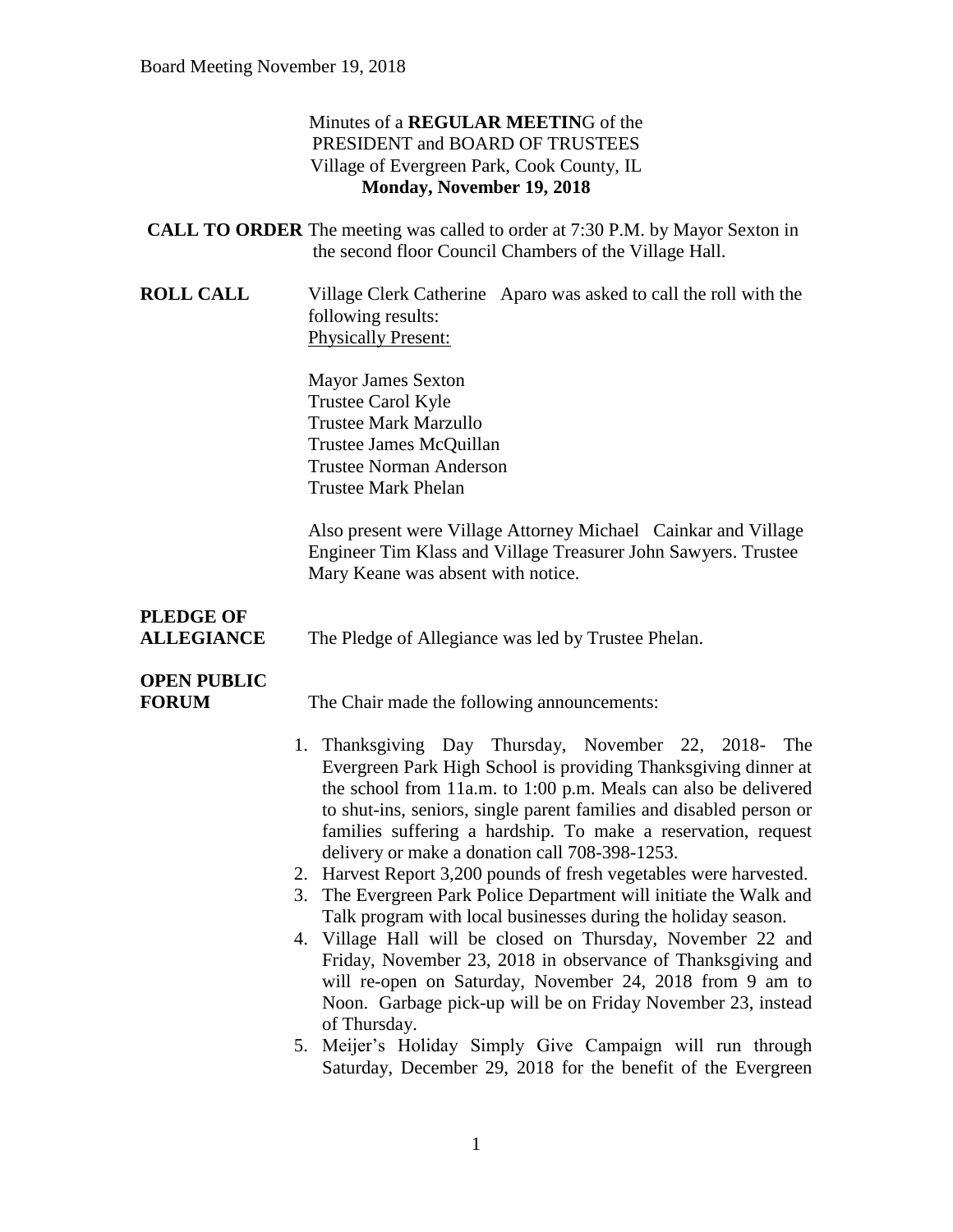Park Food Pantry with the purchase of a \$10.00 donation card. Double Match Day is December 7, 2018.

- 6. Saturday December 1, 2018 the Annual Christmas Tree Lighting Ceremony will be held at the 50-Acre Park  $(91<sup>st</sup> \&$  Rockwell). Music and festivities begin at 3:45 p.m. The tree lighting is at 6:00 p.m.
- 7. Saturday, December 1, 2018 the EP Candlelight Theatre will present the holiday story "It Happened One Christmas at 7:30 p.m. Performances will be held at the Senior Center at 9547 S. Homan Avenue on Saturday and Sunday, December 2, at 3:00 p.m.
- 8. Rich Daniels and the City Lights Orchestra will give the annual Christmas concert at Holy Redeemer Church on Sunday December 16, 2018 at 7 p.m. Tickets are available at the Recreation Dept. on a first come first serve basis.
- 9. Yard waste containers will continue to be picked up through Thursday, December 14, 2018 weather permitting. Please dispose of leaves and garden waste in the green waste containers. Only excess leaves should be raked to the curb.

## **OPEN PUBLIC**

**AUDIENCE** Ms. Karen Pikocz, 2700 Block of 90<sup>th</sup> Street reported issues with rodents in her area and stated she thought they were coming from the Village Barn area. The Chair responded the Health Inspector will be out there tomorrow morning. He added that usually upon inspection rodent issues can be attributed to bird feeders, animal feces or woodpiles. He added the Village also has a professional exterminating company that abates the barn and the entire area on a regular basis.

> Mrs. Helen Cuprisin, 9200 Block of Homan stated she has fed birds all her life and never attracted rats/rodents in her yard.

## **REGULAR**

**AGENDA** Motion by Trustee Phelan second by Trustee McQuillan to waive the reading of the minutes of the November 5, 2018 Regular Meeting of the President and Board of Trustees and approved as presented was passed by unanimous voice vote and so ordered by the Chair.

### **RESOLUTION**

**NO. 2-2019** Motion by Trustee Marzullo second by Trustee Anderson to approve **Resolution NO. 2-2019** with expenditures of the General Corporate Fund of \$ 123,333.30 and the Water Management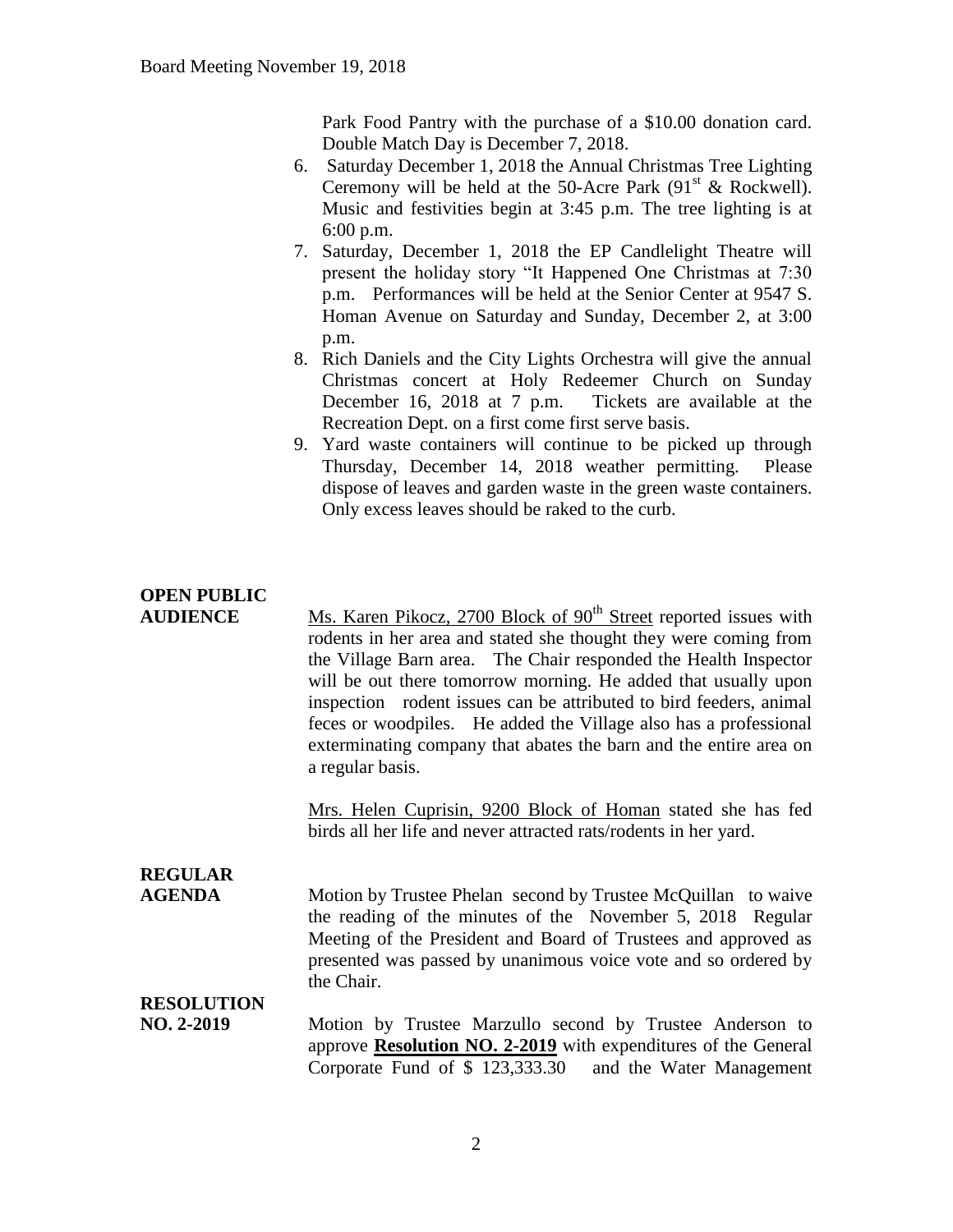Fund in the amount of \$711,101.17 and the 95th Street TIF Fund, \$163,431.65 and the Capital Improvement Fund, \$ 156.06 and the Street Bond Fund, \$ 43,750.00 for a total of \$1,041,772.18. Upon roll call, voting YES: Trustees Kyle, Marzullo, McQuillan, Anderson and Phelan; voting NO: NONE. The motion was passed and so ordered by the Chair.

# **BUSINESS**

**CERTIFICATES** Motion by Trustee McQuillan second by Trustee Kyle to approve the business license application for **BAKER SISTERS, INC.** conduct and bakery located at 8734 S. Kedzie Avenue in Evergreen Park. Upon roll call, voting YES: Trustees Marzullo, McQuillan, Anderson, Phelan and Kyle; voting NO: NONE. The motion was passed and so ordered by the Chair.

> Motion by Trustee Kyle second by Trustee Marzullo to approve the business license application for **TAX CHEK, INC.** to conduct an office for income tax preparation and accounting services located at 9730 S. Western Avenue (Suite 708). Upon roll call, voting YES: Trustees McQuillan, Anderson, Phelan, Kyle and Marzullo; voting NO: NONE. The motion was passed and so ordered by the Chair.

#### **ORDINANCE NO. 28-2018**

Motion by Trustee Phelan second by Trustee Kyle to approve **ORDINANCE NO. 28-2018**, **'AN ORDINANCE ADOPTING THE VILLAGE OF EVERGREEN PARK PERSONNEL POLICY MANUAL AND AMENDING CHAPTER 2, ADMINISTRATION, ARTICLE III, OFFICERS AND EMPLOYEES, SECTION 2-62 COMPENSATION OF VILLAGE COLLECTOR, EVERGREEN PARK MUNICIPAL CODE."** The Chair thanked Clerk Aparo, Deputy Clerk Kim Cericola and the attorneys at the Cainkar Law firm for their efforts and dedication to updating this very comprehensive personnel guide. Upon roll call, voting YES: Trustees Anderson, Phelan, Kyle, Marzullo and McQuillan; voting NO: NONE. The motion was passed and so ordered by the Chair.

#### **AMBULANCE REIMBURSEMENT RATES INCREASED**

Motion by Trustee McQuillan second by Trustee Kyle to approve the request from Fire Chief Kleinhaus to accept the recommendation of Medical Reimbursement Services to increase rates to meet the proposed increases by Medicare; as well as the annual 3% increase. This rate is effective as of December 1, 2018.